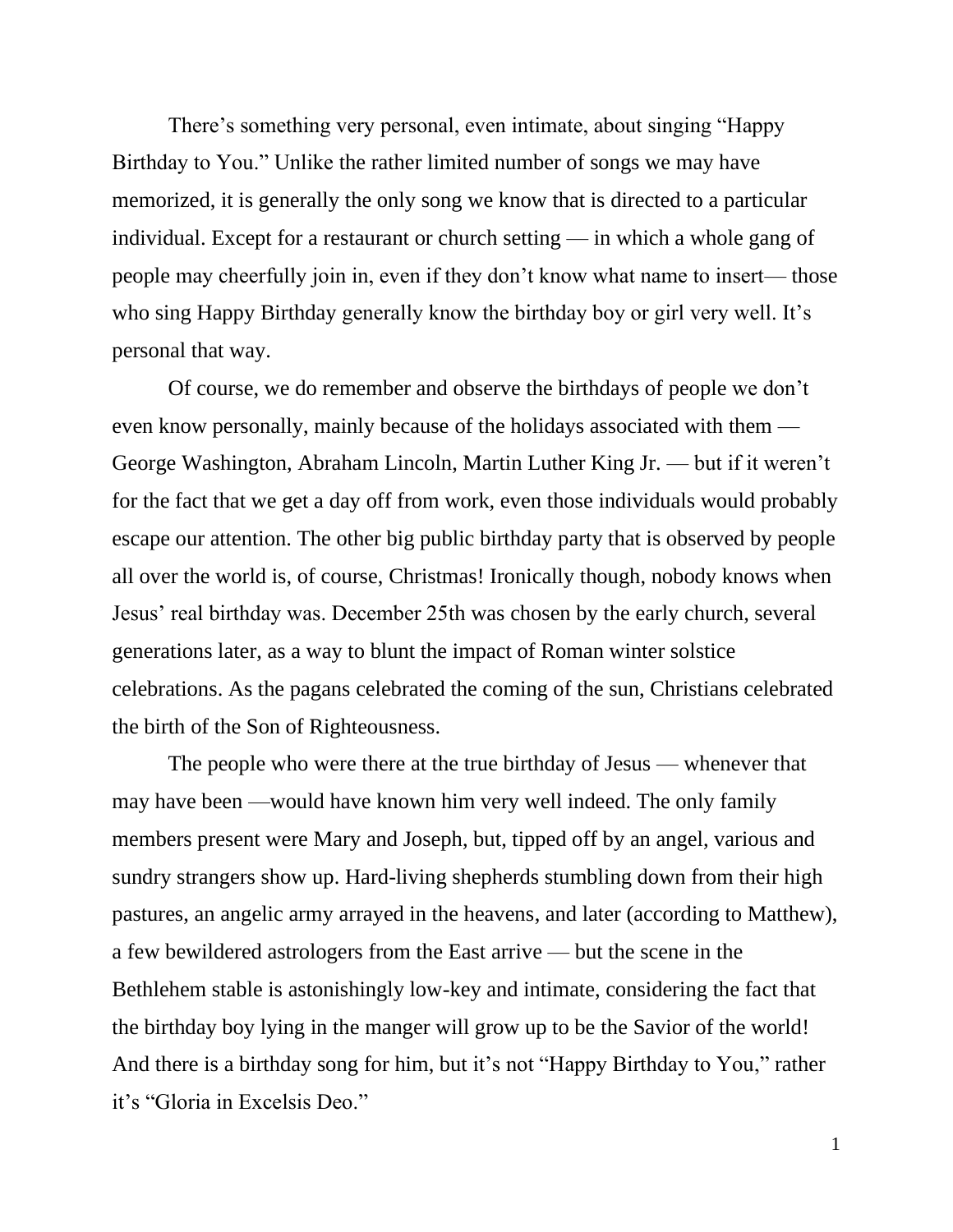So how do Mary and Joseph receive this newborn child? Is his birth a joyous celebration, or a burden? After all, not every birthday is a cause for joy. Sure…most births are happy occasions, because even the most anxious, impoverished mother typically finds some way to put worry aside and marvel at the gift of new life cradled in her arms. But, as we journey through the years of our lives, and as birthdays pile on top of each other, many of us greet the day with resentment or even dread, especially when the number of candles on our cake are too numerous to count.

This morning, in our Gospel story, as Mary visits her cousin Elizabeth, she sings her own birthday song: an anthem of God's triumph that is not without its dark themes — the scattering of the proud, the fall of kings. What a burden she has to bear! Yet, what a blessing she discerns in the midst of it all. And, despite that truth, it still isn't too hard for us to imagine that Jesus' birthday was a burden for Mary and Joseph, no doubt about it.

The news of Mary's pregnancy during her betrothal period set off a minor scandal. It nearly led to a breakup of her relationship with Joseph. As so often happens with awkward pregnancies everywhere, Mary travels away from home for a while. Whether her parents arrange to have her sent away, or whether she undertakes the journey on her own, no one knows. It could very well be that everyone needs to get a little distance from each other to sort out the divine ambiguous news she has received from an angel, a mixture of joy and anxiety.

Fortunately for Mary, she has somewhere to go, a place where she can be assured of a warm welcome. Her older cousin Elizabeth is also expecting. Whatever her neighbors in Nazareth may have been whispering behind her back, she knows she and Elizabeth will have much to talk about. And when Mary arrives at her cousin's house, Elizabeth receives her with the warmest possible greeting: "Blessed are you..." It's not the sort of thing people typically say to an unmarried,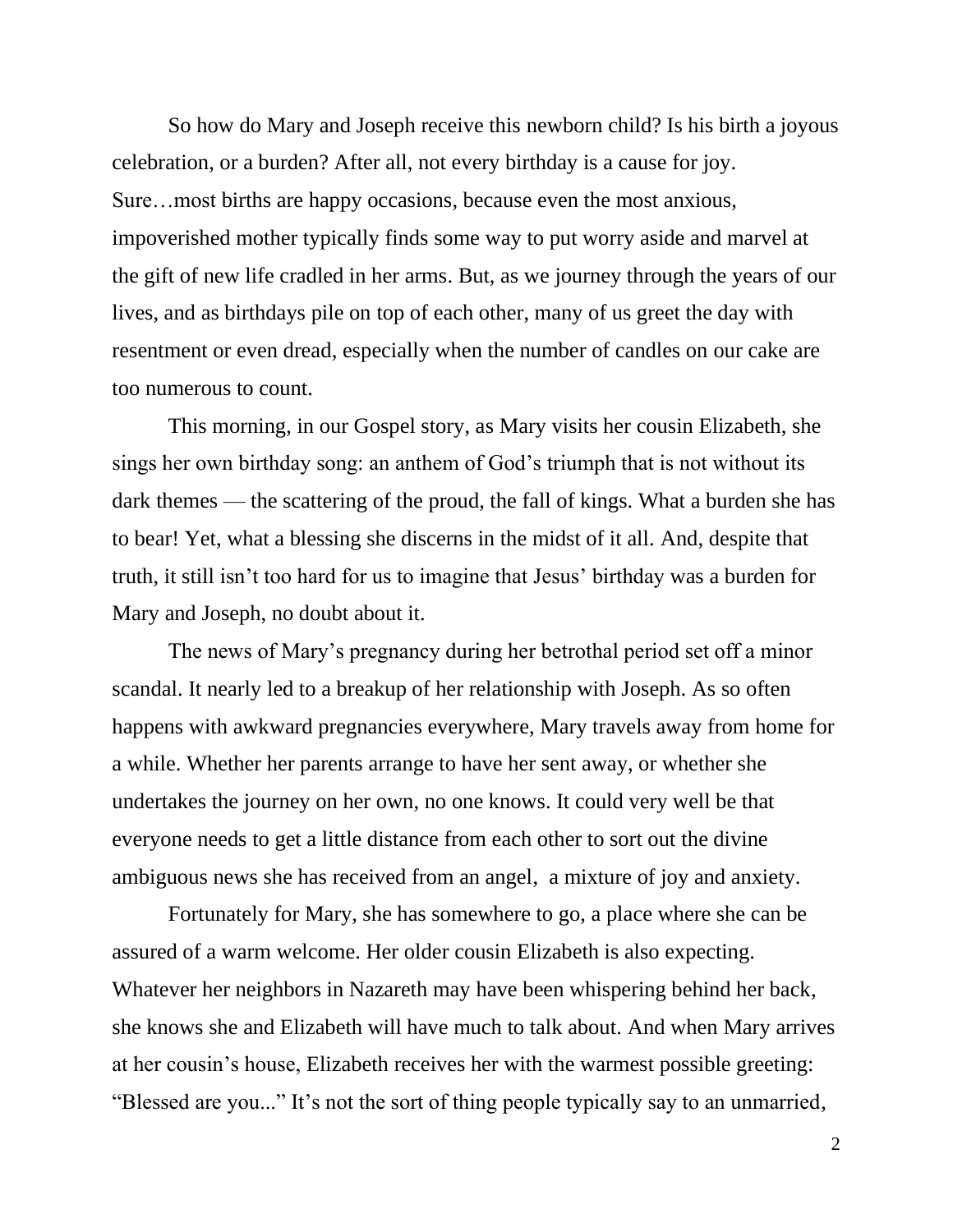pregnant, teenage mother. No, the people around such a young woman are more likely to say, "Cursed are you. Cursed are you, to have brought such a fate down upon yourself and upon your family."

Elizabeth, however, has no such reservations. She welcomes her kinswoman with open arms. She blesses her! More than that, Elizabeth treats Mary as her social superior, despite their difference in age: "And why has this happened to me that the mother of my Lord comes to me?" The very fact that Elizabeth's own unborn child leaps in her womb, is an early sign of what the adult John the Baptist will one day say of his cousin Jesus: "He must increase, and I must decrease."

Of course, Mary's not the only one who can sense the blessing that the birth of her son will bring to the world. Elizabeth does too! Between the two of them, they have more than enough faith to see this thing through, giving life to both Jesus and John: two men who, between them, will change the lives of countless people on this earth! It couldn't have happened, though, without the faithful vision of Mary and Elizabeth, enabling them to bear the burden of a rather unique and miraculous birthday.

It's not always an easy thing to glimpse God's promise in these days before Christmas. It's so much easier to see the things the world is fond of seeing this time of year. As all of us know, the promise of the secular Christmas is merrymaking, without true joy. It's a profusion of material goods, bereft of spiritual values. It's a frantic scurrying of people grasping for things they don't have, all the while **failing** to celebrate gifts of the Spirit they've already been offered in abundance. Faced with the onslaught of Christmas materialism, it's easy for good, Christian people to get discouraged during the holidays. We all do and sometimes we complain.

\*We complain about Christmas trees going up in department stores before Halloween. \* We complain that "Rudolph the Red-Nosed Reindeer" and "I Saw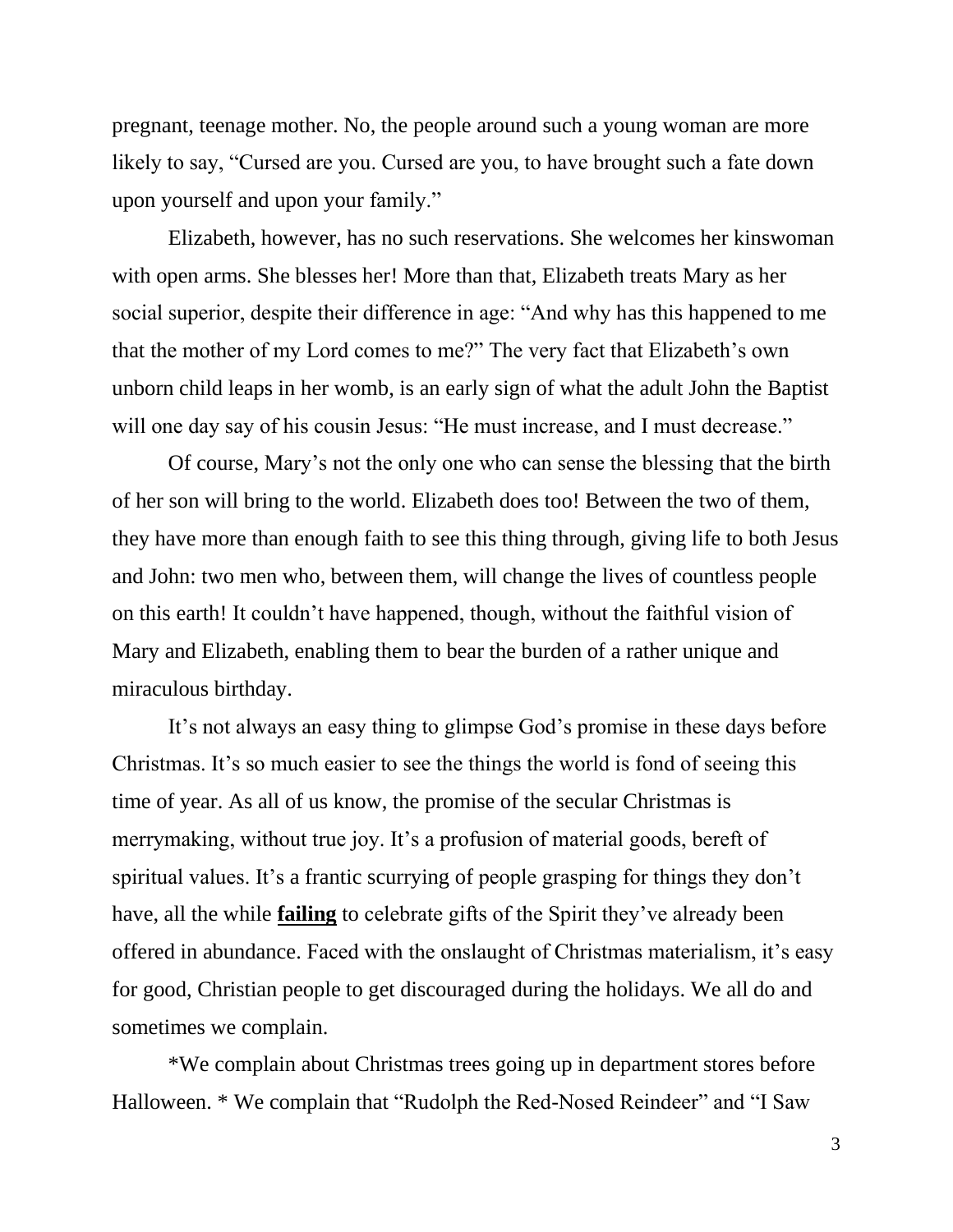Mommy Kissing Santa Claus" so often seems to drown out "O Come, All Ye Faithful" and "Silent Night." \*We complain that what we consider to be a very holy day has been hijacked by a rather secular holiday that the people around us appear to be celebrating.

Well, these things are all true observations, but if we let our distaste for yuletide materialism eclipse the spiritual meaning of Christmas, then the materialists have won. The birthday of our Lord will have become a burden. Far better to go through these few remaining days of Advent smiling with amusement at the tinseled excess all around us — all the while remaining attentive to the true gold that glimmers only briefly and can be discovered only by those who truly and earnestly seek it!

Well known Christian author, and Pastor, Barbara Brown Taylor talks about certain traces of God that can be observed in the world around us, if only we open our eyes. She says, "The same pattern of rebirth that I learned in baptism showed up in everything from bathing to watering plants. The same pattern of relationship that I learned in communion was available in every meal eaten mindfully. The laying-on of hands took place as I held a crying baby or rubbed the shoulders of a tired friend. When I walked outside and looked at the smoking compost heap, I saw a sacrament of death turning into life. When I used my little bottle of White-Out to correct a mistake, I remembered that my errors did not have to be permanent. Everywhere I turned, the most insignificant things in this world were preaching little sermons to me. Everywhere I turned, the world was leaking light."

So how might we teach this sort of spiritual discernment to others? Another theologian, Dorothy Bass, tells the story of a mother who has a rather wonderful way of teaching her children to be attentive to signs of God's activity around them. At the end of each day, instead of asking her young kids, "How was your day?" or something similar, she asks them instead, "Where did you meet God today?" And